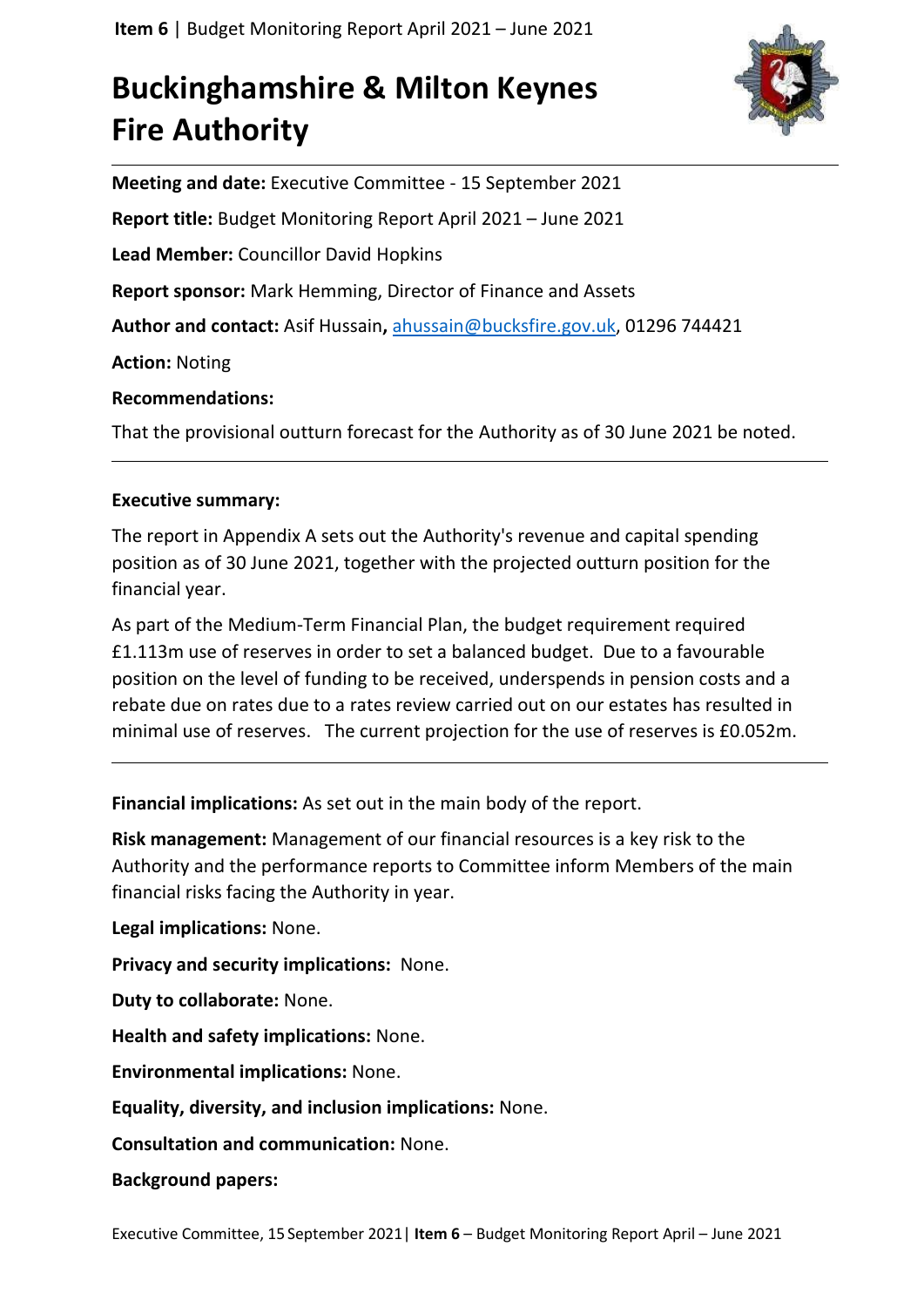Medium Term Financial Plan 2021/22 to 2025/26, Fire Authority Meeting 17 February 2021 (see pages 47-92)

[https://bucksfire.gov.uk/documents/2021/02/fire-authority-agenda-and-reports-17](https://bucksfire.gov.uk/documents/2021/02/fire-authority-agenda-and-reports-17-february-2021.pdf/) [february-2021.pdf/](https://bucksfire.gov.uk/documents/2021/02/fire-authority-agenda-and-reports-17-february-2021.pdf/)

# Revised Appendices

[https://bucksfire.gov.uk/documents/2021/02/item-7b-revised-appendices-1-and-](https://bucksfire.gov.uk/documents/2021/02/item-7b-revised-appendices-1-and-2.pdf)[2.pdf](https://bucksfire.gov.uk/documents/2021/02/item-7b-revised-appendices-1-and-2.pdf)

| <b>Appendix</b> | <b>Title</b>                               | <b>Protective</b><br><b>Marking</b> |
|-----------------|--------------------------------------------|-------------------------------------|
| A               | Budget Monitoring Report April - June 2021 | None                                |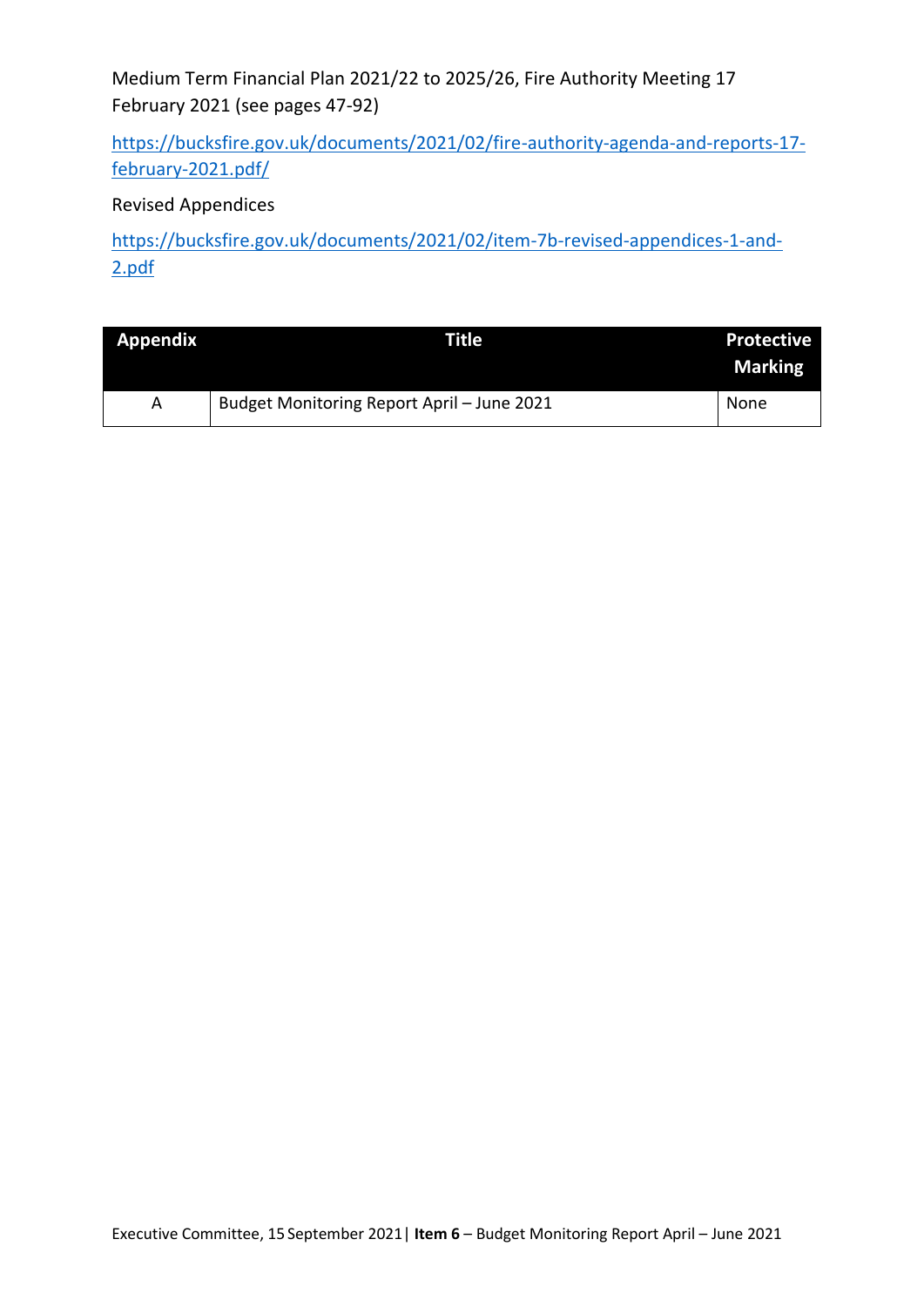#### **1. Revenue Forecasts by Service Area**

Table 1 shows the budget and actual expenditure for each Directorate as at the end of June 2021. The budget of £32.277m compared to the forecast outturn of £31.600m gives a forecast year end underspend of £0.677m. Furthermore, the level of funding is showing a favourable variance of £0.384m which has resulted in an overall net underspend of £1.061m against the net budget. Due to these underspends, we will no longer need to fully utilise the £1.113m planned use of reserves and therefore project to transfer £0.052k from reserves in order to balance the funding requirement for this financial year. We anticipate this figure to fluctuate throughout the financial year subject to actual activity, but we will monitor this closely to ensure the use of reserves is minimised and offset against any underspends identified within the expenditure.

The funding is currently projecting £0.384m above the budgeted level; £0.186m relates to the residual balance of Protection funding as well as additional Protection funding of £0.098m received during 2021/22. Furthermore, due to the Covid-19 Pandemic, the government introduced a local tax income guarantee which will compensate local authorities for 75% of irrecoverable losses in council tax and business rates income in respect of 2020-21. Based on the first payment received, we are anticipating the level of compensation to be better than projected by £0.100m.

The residual COVID-19 grant balance of £0.143m will be utilised this financial year. A detailed breakdown of the expenditure up to 30th June 2021 is provided in section 3.

The forecasts also reflect the 2% pay award for Support Staff from July 1<sup>st</sup>, 2021 in line with the final year of the three-year pay deal. The forecast also includes 1.5% pay award for Operational staff (from July 1st, 2021) and Brigade Managers (backdated to January 1<sup>st</sup>, 2021) as per national agreements.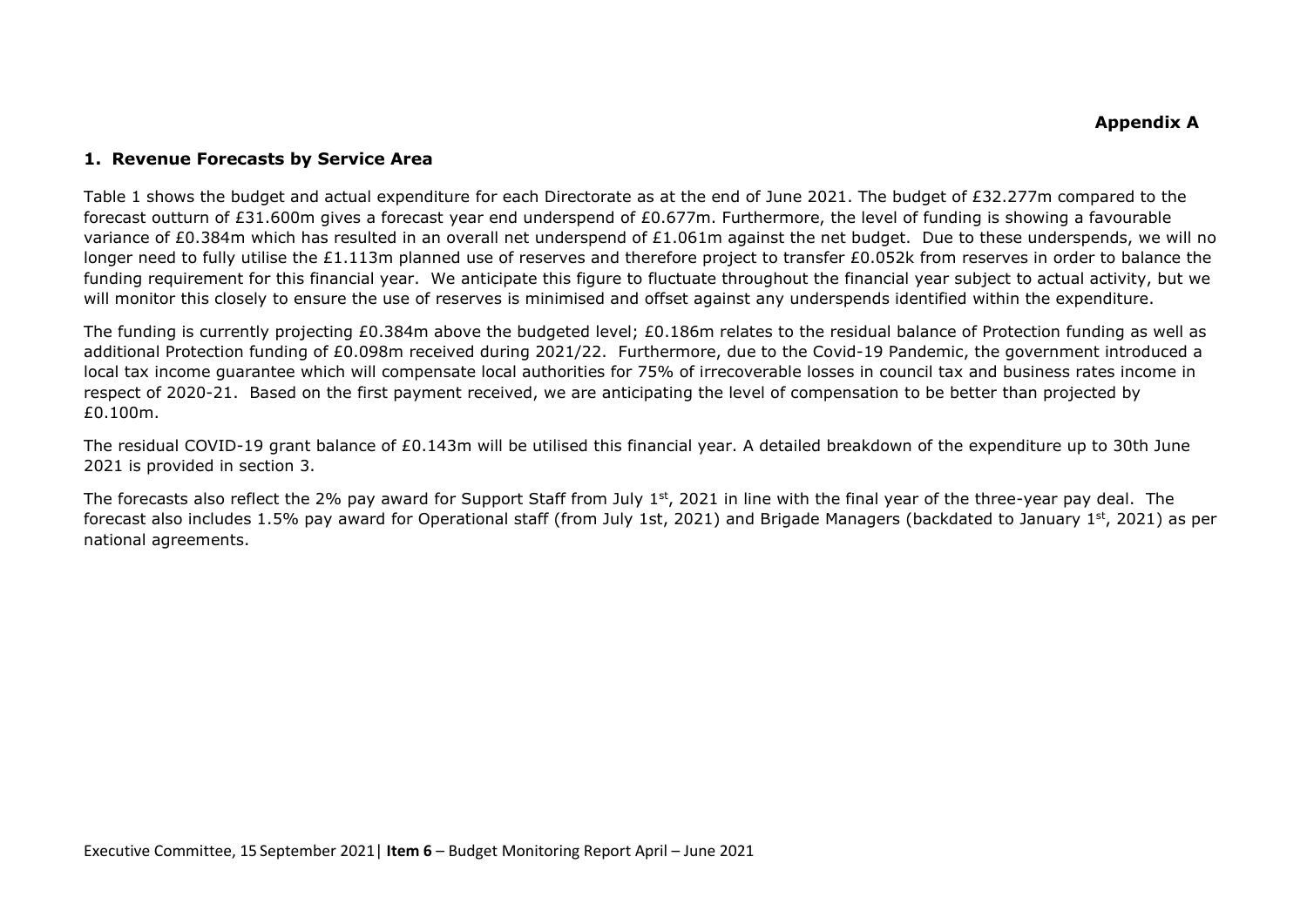## **Table 1**

| <b>Directorate</b>            | <b>Total Budget</b> | <b>Actual Year to</b><br>Date | <b>Forecast</b><br>Outturn | <b>Projected Year</b><br><b>End Variance</b> |
|-------------------------------|---------------------|-------------------------------|----------------------------|----------------------------------------------|
|                               |                     | £                             | £                          | £                                            |
| Corporate Core                | 1,605,460           | 290,990                       | 1,523,052                  | $-82,408$                                    |
| Finance & Assets              | 6,418,300           | 2,118,579                     | 6,113,062                  | $-305,238$                                   |
| Human Resources               | 528,430             | 105,984                       | 487,599                    | $-40,831$                                    |
| Delivery, Corp. Dev. Planning | 21,694,770          | 4,723,914                     | 21,446,057                 | $-248,713$                                   |
| Statutory Acc. & Contingency  | 2,030,240           | 68,695                        | 2,030,240                  | 0                                            |
| <b>Total Expenditure</b>      | 32,277,200          | 7,308,162                     | 31,600,010                 | $-677,190$                                   |
| <b>Total Funding</b>          | $-31, 164, 200$     | $-9,483,830$                  | $-31,548,251$              | $-384,051$                                   |
| <b>Use of Reserves</b>        | $-1, 113, 000$      | O                             | $-51,759$                  | 1,061,241                                    |
| <b>Net Position</b>           | $\mathbf o$         | $-2,175,668$                  | O                          | o                                            |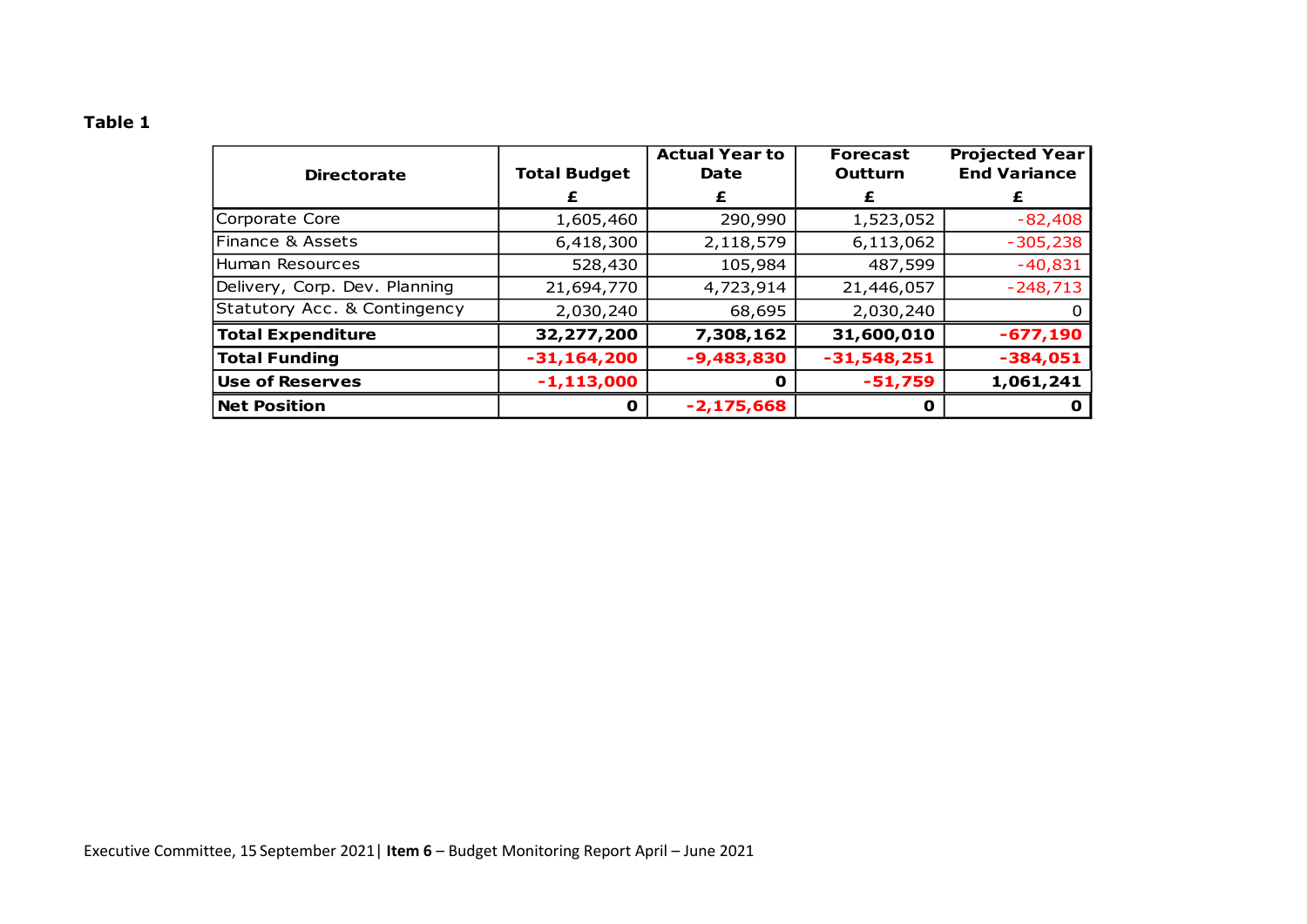#### **Variance by Directorate**

**Corporate Core £0.082m under**– The underspend of £0.030m within Legal & Governance and £0.052m within Corporate Management predominantly relates to staffing costs being less than budgeted.

**Finance & Assets £0.305m under –** The underspend is mainly attributable to rebate due on rates. This contributes to an underspend of £0.256m whereby a business rates review which was carried out by an external organisation and the challenge resulted in a reduction in rateable values for most of our estates. Most of this is a one-off saving as it relates to backdated payments from 2017 as this was the furthest, we could backdate our claim. In addition to this, there are underspends within employee costs as a result of vacant positions and underspends within supply and services. The team structures have been reviewed within the Directorate whereby certain roles have been combined into one role and the residual underspend will be offered as a saving as part of the 2022/23 Medium Term Financial Plan (MTFP) process.

**Human Resources £0.041m under –** The underspend of £28k relates to staffing costs due to not all employees taking part in the Local Government Pension Schemes and an employee working less than the budgeted 100% FTE. Additional £13k underspend is seen under other supplies and services elements.

**Delivery, Corporate Development & Planning £0.249m under –** The overall underspend for the directorate is primarily due to underspends seen within pension costs, On-call activity and Wholetime posts which are not top of pay scale. As a result of new recruits joining the 2015 pension scheme which has lower employer contributions than the 1992 pension scheme, underspends are also seen within the pension budgets. As part of the pension legislation, all Wholetime staff will need to transfer into the 2015 pension scheme from April 2022 and therefore the budget will be updated and reduced as part of the MTFP process. On-call firefighter activity relating to attendances are lower than projected levels which also contribute towards the underspend.

**Funding** - The level of funding is forecast to exceed the original budget by £0.384m, which relates to the residual protection funding of £0.186m from 2020/21 and additional £0.098m for the current year. The remaining £0.100m relates to the local tax income quarantee which is forecast to be circa £100k better than projected.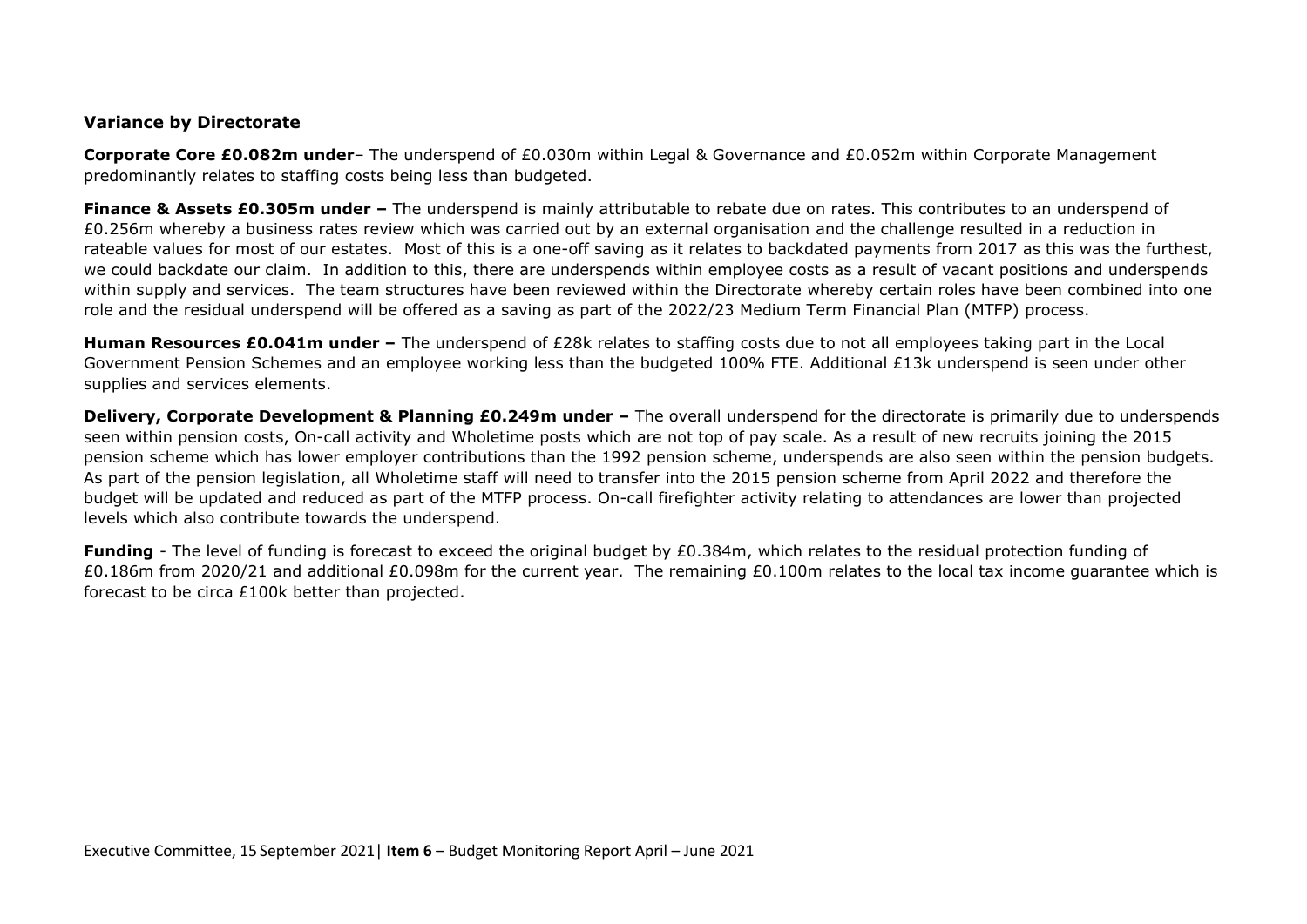#### **2**. **Direct Employee Variances**

**Table 2** shows the breakdown of all the favourable (-) and adverse (+) variances for each sub-heading within the direct employees subjective as at the June 2021.

| <b>Subjective</b>  | <b>Salary (Including</b><br>Training costs) | <b>Allowances</b><br>£ | <b>NI</b> | <b>Pension</b> | <b>Total</b><br>£ |
|--------------------|---------------------------------------------|------------------------|-----------|----------------|-------------------|
| Wholetime          | 21,974                                      | $-41,953$              | 106,674   | $-296,185$     | $-209,490$        |
| On-Call            | 65,144                                      | $-224,038$             | 27,989    | $-28,460$      | $-159,365$        |
| Support            | $-104,678$                                  |                        | $-17,497$ | $-66,745$      | $-188,920$        |
| Technicians        | $-15,392$                                   |                        | $-3,646$  | $-4,764$       | $-23,802$         |
| Sessional          | $-11,864$                                   | 8,704                  | 381       |                | $-2,779$          |
| Agency             | 4,111                                       |                        |           |                | 4,111             |
| <b>Grand Total</b> | $-40,705$                                   | $-257,287$             | 113,901   | $-396,154$     | $-580,245$        |

**Wholetime** – The underspend of £0.209m predominantly within pensions, which relates to new recruits joining the 2015 scheme and replacing existing post holders who may have been on a 1992 scheme which have higher employer contributions. From April 2022, all Wholetime staff will be budgeted on the 2015 scheme as per the pension regulations.

**On Call** – Underspends predominantly seen within allowances which is based on activity/training in year.

**Support Staff** – There is a net underspend on support staff budgets across the directorates due to a delay in recruitment caused by the COVID-19 pandemic and restructures which have taken place in departments that have resulted in savings in establishment costs.

**Agency Staff** – Agency staff have been used to partly cover interim vacancies within support staff roles and this offsets the underspend on support staff.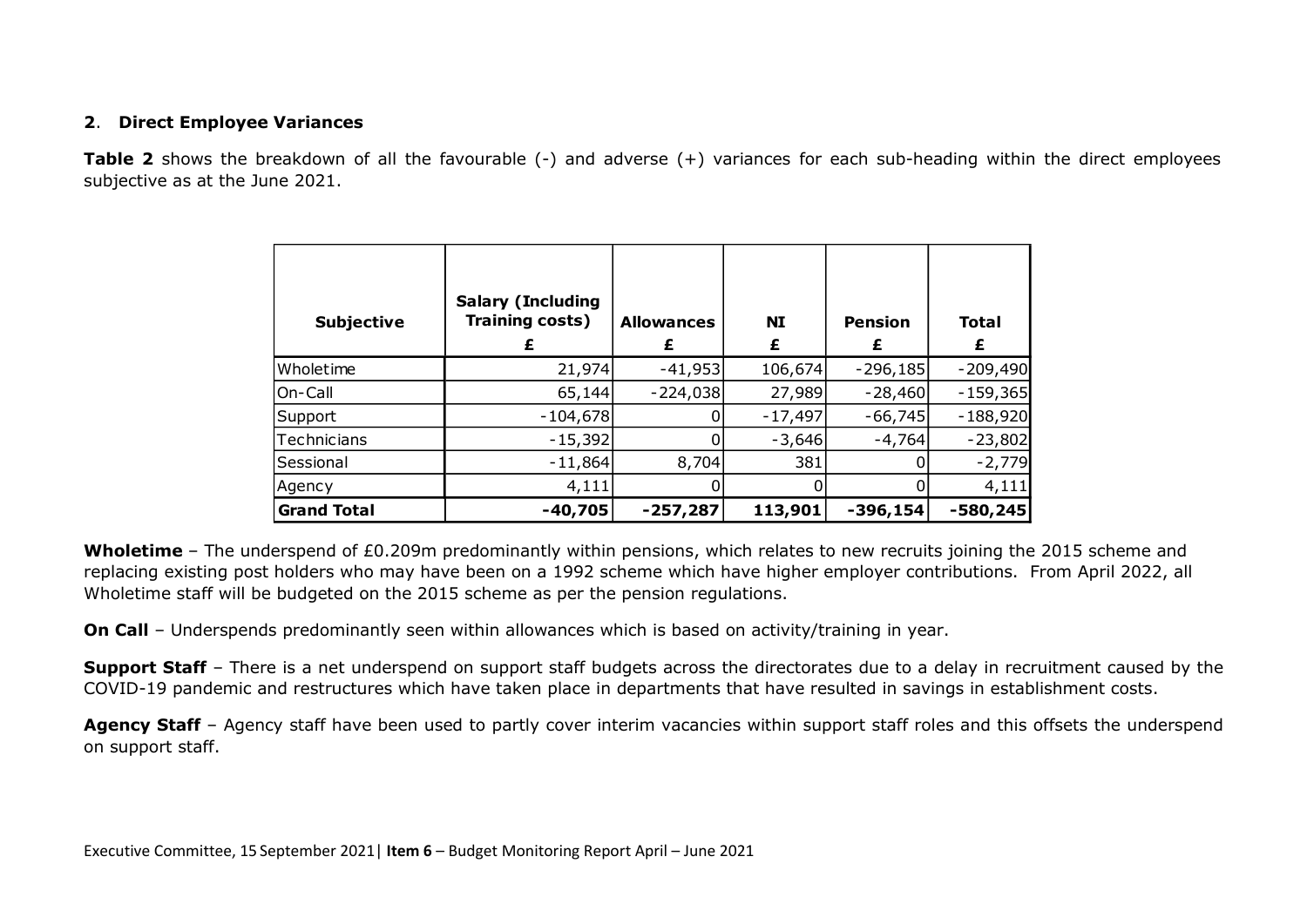#### **3. COVID-19 Spend Analysis**

#### **Table 3**

| <b>Subjective</b>     | 2020/21<br><b>Actuals</b><br>£ | 2021/22<br>Q1 Actuals<br>£ | <b>Total</b><br>£ |
|-----------------------|--------------------------------|----------------------------|-------------------|
| <b>Staffing Costs</b> | 471,615*                       | 44,292                     | 515,907           |
| Protective Equipment  | 115,277                        | 6,153                      | 121,430           |
| <b>Other Costs</b>    | 71,467                         | 5,314                      | 76,781            |
| <b>Total</b>          | 658,359                        | 55,759                     | 714,118           |

**\*** This figure includes all staffing expenditure incurred in relation to COVID-19 since the start of the pandemic (March 2020).

**Funding** - Central Government have allocated funding of £0.801m of which £0.090m was received in March 2020 and £0.710m over two tranches in 2020/21. This included a successful bid (of £0.034m) by the Authority in relation to a bid submitted in round two of the COVID-19 contingency fund. Table 3 provides a breakdown of the expenditure to date against the grant funding of £0.801m.

**Staffing Costs** – All additional employee costs (operational and support staff) incurred as a result of the Pandemic. An example of this has been the use of bank staff to provide the operational resilience when members of staff have had to isolate.

**Protective Equipment** – All costs in relation to the purchase of personal protective equipment (PPE) to ensure the safety of all employees and providing employees with the appropriate PPE in order to carry out their roles safely. This also includes cleaning materials to be used for all brigade sites by employees/visitors for sanitising and disinfecting areas before and after they are used.

**Other Costs** – Predominantly costs relating to IT upgrades to allow meetings to take place online and costs relating to signage put up on all sites in relation to COVID-19.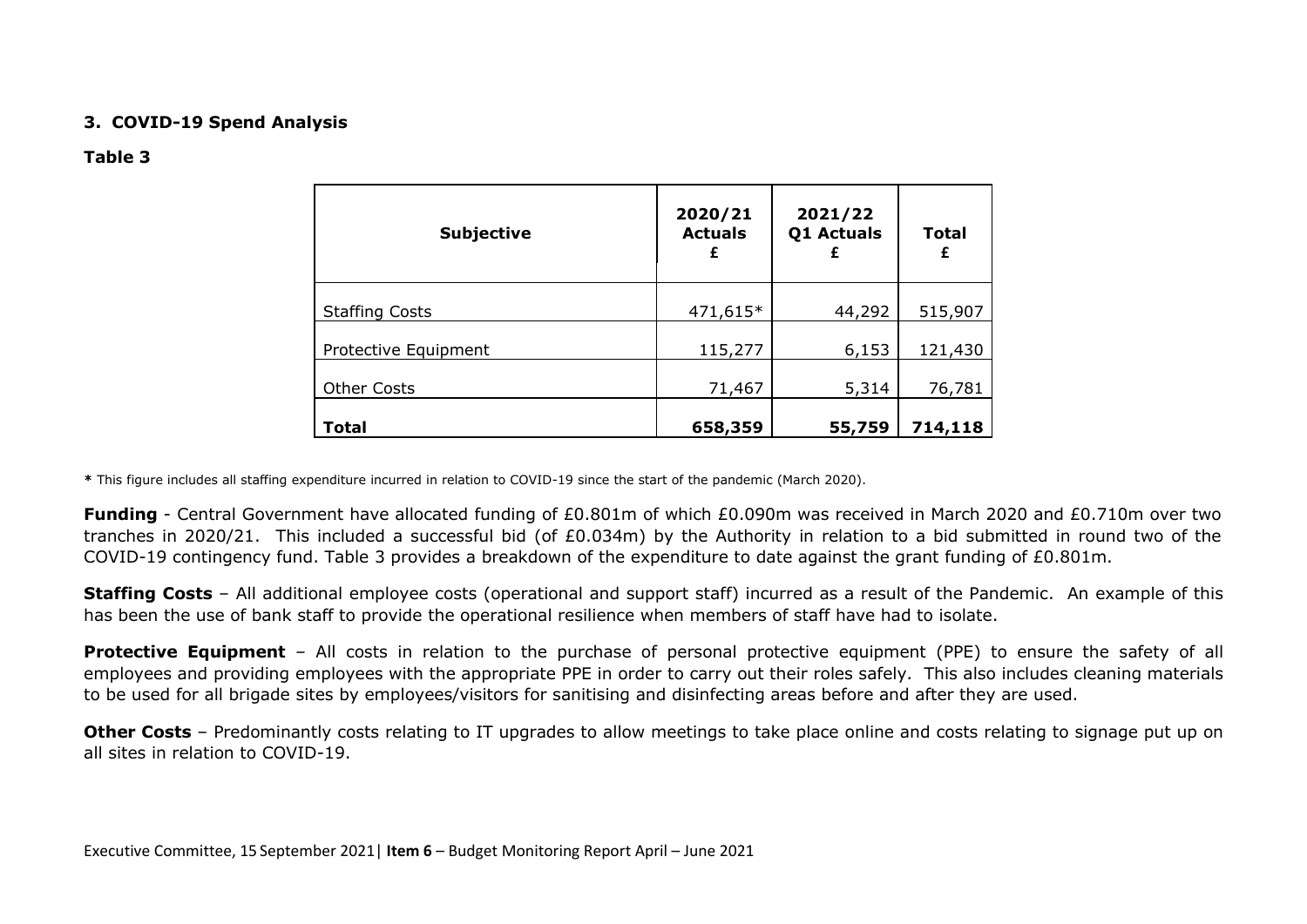#### **4. Funding**

**Table 4** details the budget and forecast outturn for each category of funding.

| <b>Funding</b>         | Total<br><b>Budget</b><br>£ | <b>Actual Year</b><br>to Date | Projected<br><b>Forecast</b> | Projected<br><b>Year End</b><br><b>Variance</b><br>£ |
|------------------------|-----------------------------|-------------------------------|------------------------------|------------------------------------------------------|
| Government Funding     | $-3,544,210$                | $-1,771,600$                  | $-3,544,210$                 |                                                      |
| <b>Specific Grants</b> | $-1,459,080$                | $-681,314$                    | $-1,843,131$                 | $-384,051$                                           |
| <b>NNDR</b>            | $-3,528,260$                | $-854,716$                    | $-3,528,260$                 |                                                      |
| Top-up Grant           | $-1,936,750$                | $-996,443$                    | $-1,936,750$                 |                                                      |
| Precept                | $-20,695,900$               | $-5,179,757$                  | $-20,695,900$                |                                                      |
| Use of Reserves        | $-1,113,000$                | 0                             | $-51,759$                    | 1,061,241                                            |
| <b>Grand Total</b>     | $-32,277,200$               | $-9,483,830$                  | $-31,600,010$                | 677,190                                              |

The funding is currently projecting £0.384m above the budgeted level; £0.186m relates to the residual balance of Protection funding (£0.246m) received in 2020/21 which is forecast to be spent or committed by March 2022 as per the conditions of the grant as well as additional Protection funding of £0.098m received during 2021/22. Furthermore, due to the COVID-19 Pandemic, the government introduced a local tax income guarantee which will compensate local authorities for 75% of irrecoverable losses in council tax and business rates income in respect of 2020- 21. Based on the first payment received, we are anticipating the level of compensation to be better than projected by circa £0.100m.

Due to the underspends seen in the expenditure budget and increased funding shown above, we will no longer need to fully utilise the £1.113m use of reserves and therefore will only transfer £0.052k from reserves in order to balance the funding requirement for this financial year. We anticipate this figure to fluctuate throughout the financial year subject to actual activity, but we will monitor this closely to ensure the use of reserves is minimised and offset against any underspends identified in the expenditure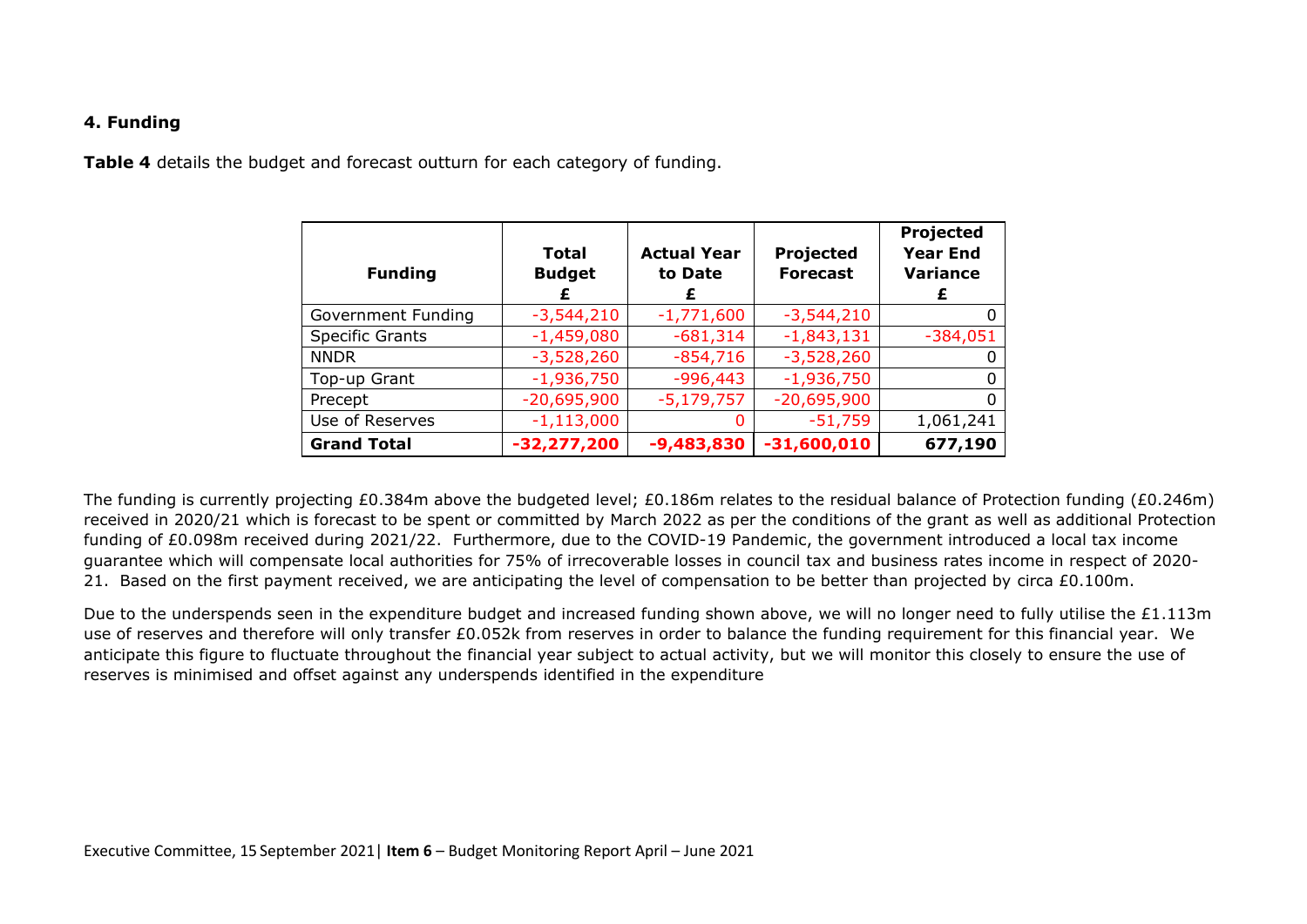## **5. Capital Monitoring**

## **Capital Forecast**

The capital programme for 2021/22 is £2.402m, including £0.472m from 2020/21 carry forward capital projects, less £0.050m in-year movement.

| <b>Project Name</b>                          | <b>Original Budget</b><br>2021/22 | <b>Carry Forwards</b><br>2020/21 | In-Year<br><b>Movements</b><br>2021/22 | <b>Revised Budget</b><br>2021/22 | <b>Actuals</b><br>Year to<br>Date<br>£ | <b>Slippage</b> | <b>Provisional</b><br><b>Outturn</b> | <b>Projected Year</b><br><b>End Variance</b> |
|----------------------------------------------|-----------------------------------|----------------------------------|----------------------------------------|----------------------------------|----------------------------------------|-----------------|--------------------------------------|----------------------------------------------|
| Property                                     | 500,000                           | 121,000                          | $-50,000$                              | 571,000                          | 13,214                                 |                 | 571,000                              |                                              |
| Property Review                              |                                   |                                  |                                        | 0                                | 23,820                                 |                 | 257,871                              | 257,871                                      |
| <b>Total Property Portfolio</b>              | 500,000                           | 121,000                          | $-50,000$                              | 571,000                          | 37,034                                 | 0               | 828,871                              | 257,871                                      |
| Hydraulic Equipment                          | 65,000                            | 10,000                           |                                        | 75,000                           |                                        | U               | 75,000                               |                                              |
| Operational Equipment                        | 90,000                            | 25,000                           |                                        | 115,000                          | 18,750                                 |                 | 115,000                              |                                              |
| Operational Red Fleet Vehicles               | 750,000                           | 310,500                          |                                        | 1,060,500                        | 62,061                                 | 369,177         | 691,323                              |                                              |
| <b>Total Fire Appliances &amp; Equipment</b> | 905,000                           | 345,500                          |                                        | 1,250,500                        | 80,811                                 | 369,177         | 881,323                              | $\mathbf 0$                                  |
| ICT                                          | 575,000                           | 5,000                            |                                        | 580,000                          | 21,263                                 |                 | 580,000                              |                                              |
| <b>Total Support</b>                         | 575,000                           | 5,000                            |                                        | 580,000                          | 21,263                                 |                 | 580,000                              | $\mathbf{0}$                                 |
| <b>Grand Total</b>                           | 1,980,000                         | 471,500                          | $-50,000$                              | 2,401,500                        | 139,107                                | 369,177         | 2,290,194                            | 257,871                                      |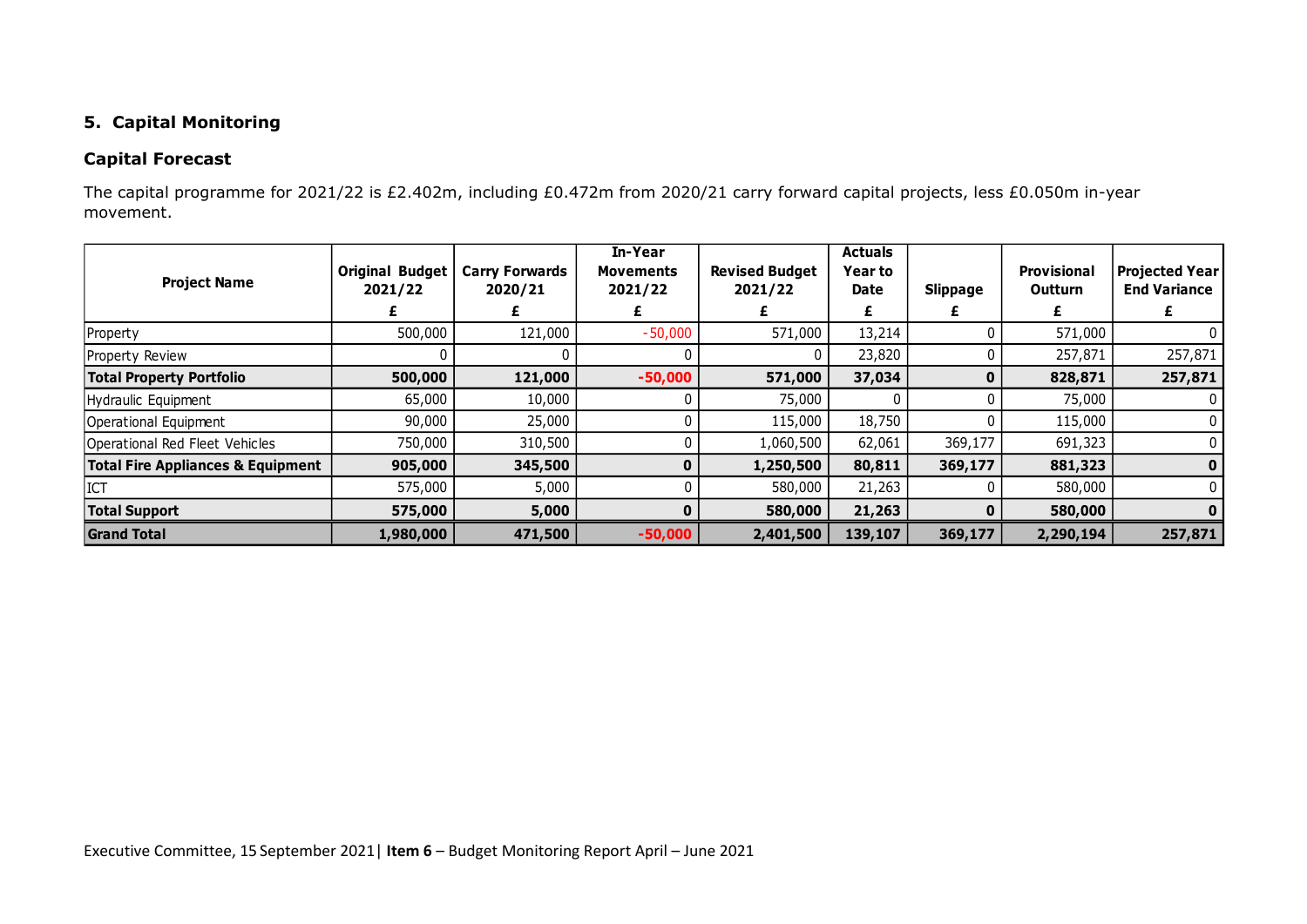## **Capital Funding**

The capital programme will be funded as follows:

| <b>Funding</b>                     | <b>Balance at 1</b><br><b>April 2021</b><br>£000 | <b>Estimated</b><br>Transfers (in)<br>£000 | <b>Estimates</b><br><b>Transfers Out</b><br>£000 | <b>Estimate Balance</b><br>at 31 March<br>2022<br>£000 |  |
|------------------------------------|--------------------------------------------------|--------------------------------------------|--------------------------------------------------|--------------------------------------------------------|--|
| Revenue Contribution to Capital    | $-2,611$                                         | $-1,734$                                   | 790                                              | $-3,555$                                               |  |
| <b>Other Capital Contributions</b> |                                                  | $-1,500$                                   | 1,500                                            |                                                        |  |
| <b>Total Capital Reserves</b>      | $-2,611$                                         | $-3,234$                                   | 2,290                                            | $-3,555$                                               |  |

#### **Property Portfolio**

Property Portfolio has a capital budget of £0.571m for 2021/22, which includes carry forward budget from 2020/21 of £0.121m, less in-year movement of £0.050m. The capital funds will be utilised to carry out planned capital projects as agreed at Business Transformation Board, which included £0.050m to be transferred to revenue to support the completion of non-capital works following recent station audits and fire risk assessment. The carry forward budget of £0.121m relates to a number of planned capital investments that were delayed due to COVID-19 pandemic and will now be completed during 2021/22.

The West Ashland build is now complete, the final account including retention fees are yet to be finalised. The Authority will also be looking to recover some of the increased costs from the professional design team. The forecast variance for West Ashland total project costs is expected to be offset by additional capital receipts and contributions which will result in a net variance of circa £1m against the forecast expenditure and risks previously reported to Committee.

#### **Fire Appliances & Equipment**

Fire Appliances & Equipment has a capital budget of £1.251m for 2021/22, which includes carry forward budget from 2020/21 of £0.346m. The majority of the capital funds will be utilised to purchase red fleet appliances and to purchase operational equipment for these appliances in line with the fleet strategy. The carry forward budget of £0.346m relates to delays in the delivery of the two 2020/21 fire appliances and equipment due to COVID-19 pandemic which will now be delivered during 2021/22. A slippage of £0.369m has been forecast, due to delays in the delivery of the 2021/22 fire appliances.